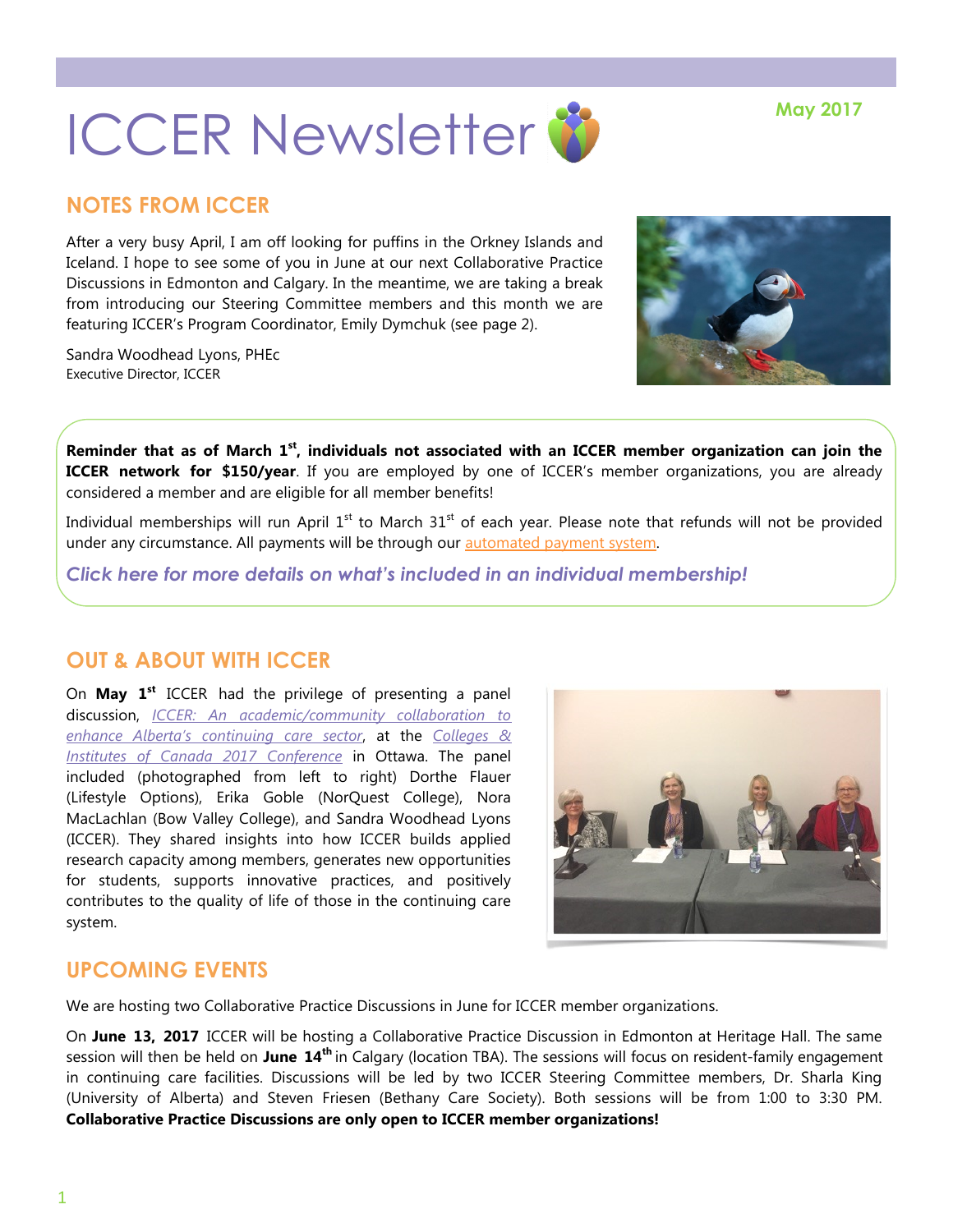# **UPCOMING EVENTS CONT'D**

ICCER is partnering with *[Room 217 Foundation](https://www.room217.ca/)* and the *[Winspear Centre](https://www.winspearcentre.com/wins-home?view=featured)* to offer the **2017 Music Care Conference** in Edmonton on **November 6, 2017**!

The one-day Conference brings together a variety of community stakeholders in music and care to provide information and inspiration through common themes and issues using music across the care spectrum.



Following our Keynote speakers in the morning, the afternoon will feature a variety of interesting and engaging workshops, including *Music Therapy for Your Emotional Health* led by **Jennifer Buchanan**. Jennifer is a certified Music Therapist (MTA), Past-President of the Canadian Association for Music Therapy, author and owner of *[JB Music Therapy](http://www.jbmusictherapy.com/)*. She is instrumental in the implementation of hundreds of music therapy programs with her company currently serving over 1,800 clients, ranging from 2 months to

104 years old. *[Learn more about Jennifer on her website](http://www.jenniferbuchanan.ca/)*.

Don't miss your opportunity to hear Jennifer and our other speakers and performers on November 6<sup>th</sup>! **Early bird registration now open!** 

*[Click here to go to the Conference website!](https://www.musiccareconference.ca/)*

# **#MCCAlberta2017**

## **MEET OUR PROGRAM COORDINATOR**



This month, we are featuring ICCER's Program Coordinator, Emily Dymchuk. Emily has been with ICCER since June 2014, following completion of a BSc Human Ecology at the University of Alberta. Emily earned her title as Professional Human Ecologist (PHEc) in September 2015 and is a volunteer member of the Alberta Human Ecology & Home Economics Association (AHEA).

#### *What has surprised you most about working with ICCER?*

The opportunity to be a part of so many aspects of what ICCER does, from offering education sessions, involvement in research projects, and facilitating community consultations across the province, has been invaluable as a young professional. I feel fortunate to be able to gain experience in such a variety of areas as well as learn from ICCER's Executive Director and Steering Committee members.

#### *What would you tell someone who is thinking about joining ICCER?*

The collaboration and networking opportunities ICCER offers its members is truly unique. All of our members are very passionate about improving the continuing care sector and ICCER provides a platform for key players from provider organizations, post-secondary institutions and regulatory bodies to connect on a variety of issues.

## **SIGN-UP FOR FUTURE EVENT INVITATIONS!**

If you would like to invitations to ICCER events, click on the link below to be added to our distribution list!

**[Click here to subscribe!](https://visitor.r20.constantcontact.com/manage/optin?v=001MqUcqqvjwLD850nipaor0HtdI1Y9d8ED2u9ivDzRV7Gp5uTyf2p54vfsufOQXL7BcGZnnLM-9yRAw3TIqncd_CNV4yZzfE9gE8XUs-KE6So%3D)**

### **MORE UPCOMING DATES**

Here are some additional dates for upcoming events:

- **June 8, 2017**: AAG Provincial & Calgary Chapter AGMs in **Calgary, AB**
- **June 13, 2017**: AAG Edmonton Branch of Alberta
- **September 6-9 2017**: *[International Society of](https://www.acpel2017.org/)  [Advance Care Planning](https://www.acpel2017.org/)  [& End of Life Care](https://www.acpel2017.org/)  [Conference](https://www.acpel2017.org/)* in **Banff, AB**. Early bird registration now available!
- **September 27-28, 2017**: ACCA IQ Conference in **Red Deer, AB**. Early bird registration for *[IQ 2017:](http://www.accaiq.com/)  [A World of Caring!](http://www.accaiq.com/)* is now open!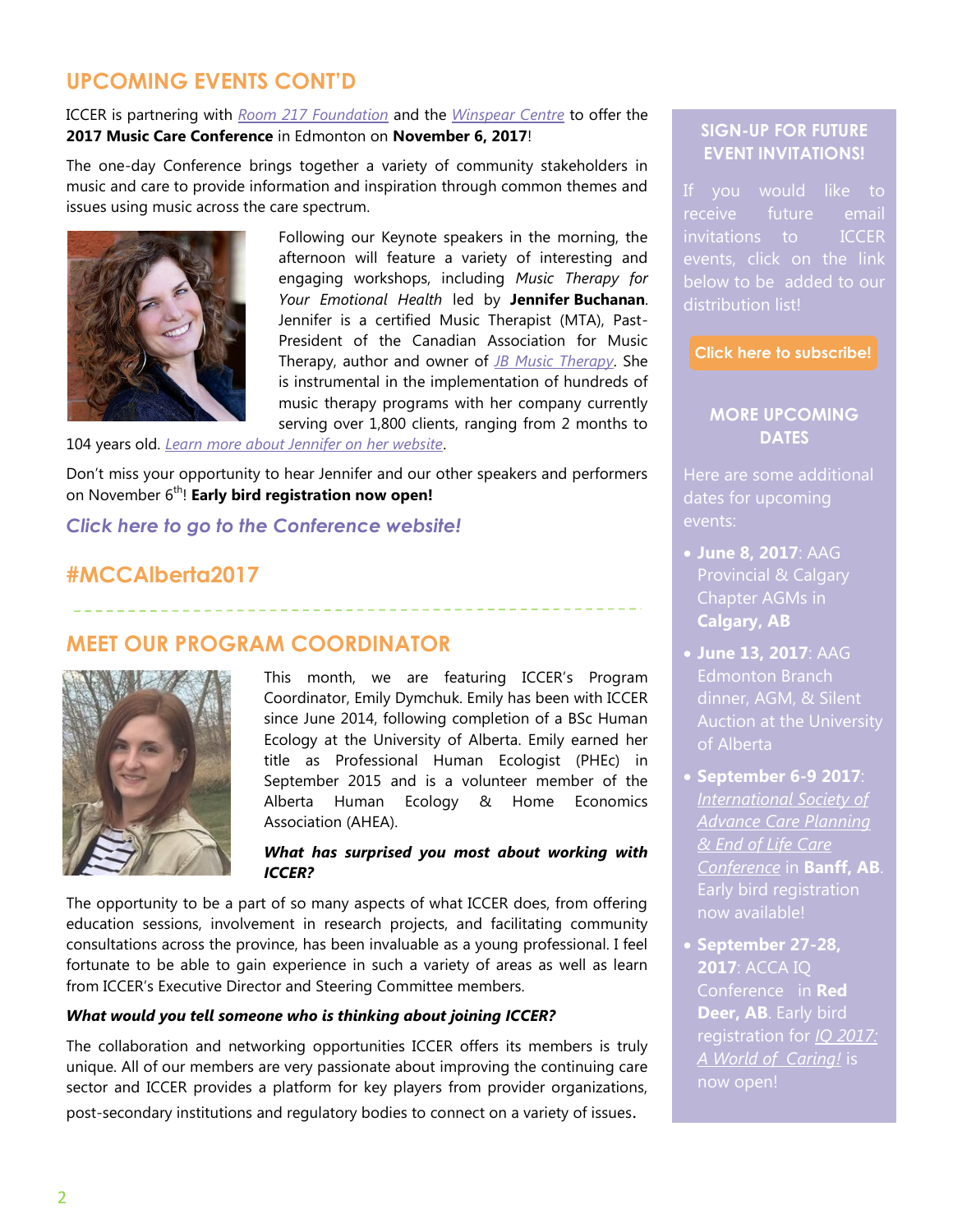Members have the opportunity to build from one another's knowledge and experiences and be a part of innovative, practical research in the field.

#### *Tell us a little about yourself. How did you come to where you are today?*

I completed a BSc Human Ecology from the University of Alberta in 2014. I majored in Family Ecology with a minor in Community Nutrition. Prior to my role with ICCER, I worked part-time as a Nutrition Services Worker in a longterm care facility in St. Albert. I worked there for nearly 5 years and really enjoyed getting to know the residents and their family members. I still think about them often. It was this experience as a student that led me to apply for the Program Coordinator position with ICCER. I had never thought I would continue in the continuing care field following graduation, but am very glad I did! I hope to continue to grow as a professional in this sector.

## **JOIN OUR COMMUNITY OF PRACTICE**

#### **Music Care CoP**

Many ICCER member organizations have implemented music care programs at their sites, or are interested in doing so. To help ICCER members become more aware of the music care options and resources available to them, we have created a Community of Practice (CoP).

**All ICCER members are welcome to participate in the CoP!** Staff who are interested and willing to participate, please contact Emily Dymchuk [\(emily@iccer.ca\).](mailto:emily@iccer.ca)



**The next Music Care CoP meeting will be held via teleconference on September 5, 2017 at 10:00 AM.** 

## **INTERESTING RESOURCES**

- *Seniors' Week*  Seniors' Week is held annually during the first full week of June, which is June 5-11, 2017. For ideas on how to celebrate, visit *[http://](http://www.seniors-housing.alberta.ca/seniors/seniors-week.html) [www.seniors-housing.alberta.ca/seniors/seniors-week.html](http://www.seniors-housing.alberta.ca/seniors/seniors-week.html)*.
- *[Caring for Caregivers](http://www.seniors-housing.alberta.ca/seniors/caring-for-caregivers.html)* A series of caregiving resources were prepared by the Forum of Federal, Provincial and Territorial Ministers Responsible for Seniors. The series includes a short video, fact sheets to encourage discussion about caregiving, as well as tips for employees and their employers when balancing work and caregiving.
- The *17th [Annual Thinking Qualitatively Workshop Series](http://www.cvent.com/events/17th-thinking-qualitatively-workshop-series/event-summary-71134ddcd7e349d699b5214f6be070e2.aspx)* takes place in Edmonton from June 19-23, 2017. Five full days with over 40 qualitative and skills-based workshops. Registration is open and popular workshops are filling up fast!
- *[Tools for Change](http://www.palliativealliance.ca/qpc-ltc-toolkit)* is a resource that was created by the Quality Palliative Care in Long Term Care (QPC-LTC) Alliance to guide long term care homes in Canada that are creating their own formalized palliative care programs.

## **CONNECT WITH US ON SOCIAL MEDIA**



[www.facebook.com/](https://www.facebook.com/iccer.ca/)



[@ICCER\\_AB](https://twitter.com/ICCER_AB)



[http://tinyurl.com/](http://tinyurl.com/p9eabah) [p9eabah](http://tinyurl.com/p9eabah) (Group)



[http://tinyurl.com/](http://tinyurl.com/oo6kjmd) [oo6kjmd](http://tinyurl.com/oo6kjmd) (Company)

*continued on next page*